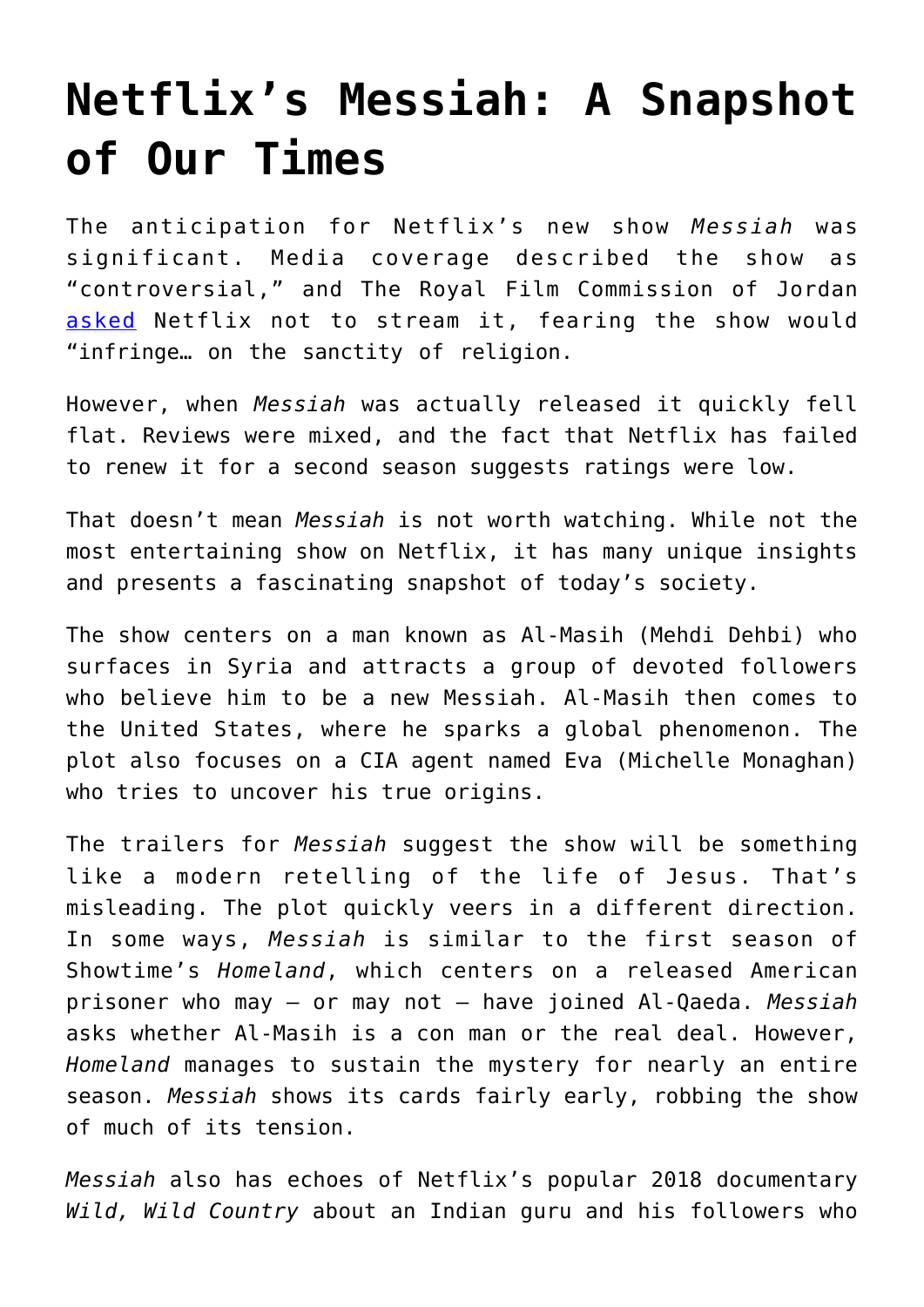tried to build a utopian colony in 1970s Oregon. *Wild, Wild Country* depicts the power that can be wielded by a leader who is not only charismatic but whose message matches the zeitgeist.

The greatest strength of *Messiah* is its realistic depiction of religious faith in America today. Most of Hollywood's offerings these days depict people of faith as either hypocrites or simpletons. Al-Masih's followers are complex. They are flawed but also trying to do the right thing. In other words, they are human beings. Their faith is a powerful motivator in their lives, just as it is for billions of people around the globe.

*Messiah* also shows how aimless many Americans are in their faith. They believe deeply in God, but they have little notion of who He is and what He requires from them. So when a man like Al-Masih shows up, they are ready to jump on the bandwagon. Not a single character in *Messiah* is shown reading the Bible. The only character who seems to be grounded in serious religious teaching is the devout Mormon president of the United States.

*Messiah* also shows how non-believers like Eva have a faith of their own – though they'd sooner die than admit it. Eva works with a fervor that could be described as "religious" to prove that Al-Masih is a charlatan.

*Messiah* also touches on a wide swath of other current hot topics – such as refugees, terrorism, the Israel-Palestine conflict, and illegal immigration from Mexico.

Unfortunately, when *Messiah* wraps up its final episode, viewers are left with more questions than answers. Even if the writers were planning a second season, they should have tied up more of the loose ends.

However, the main takeaway from *Messiah* is that something like the events in the show could actually happen. It hardly